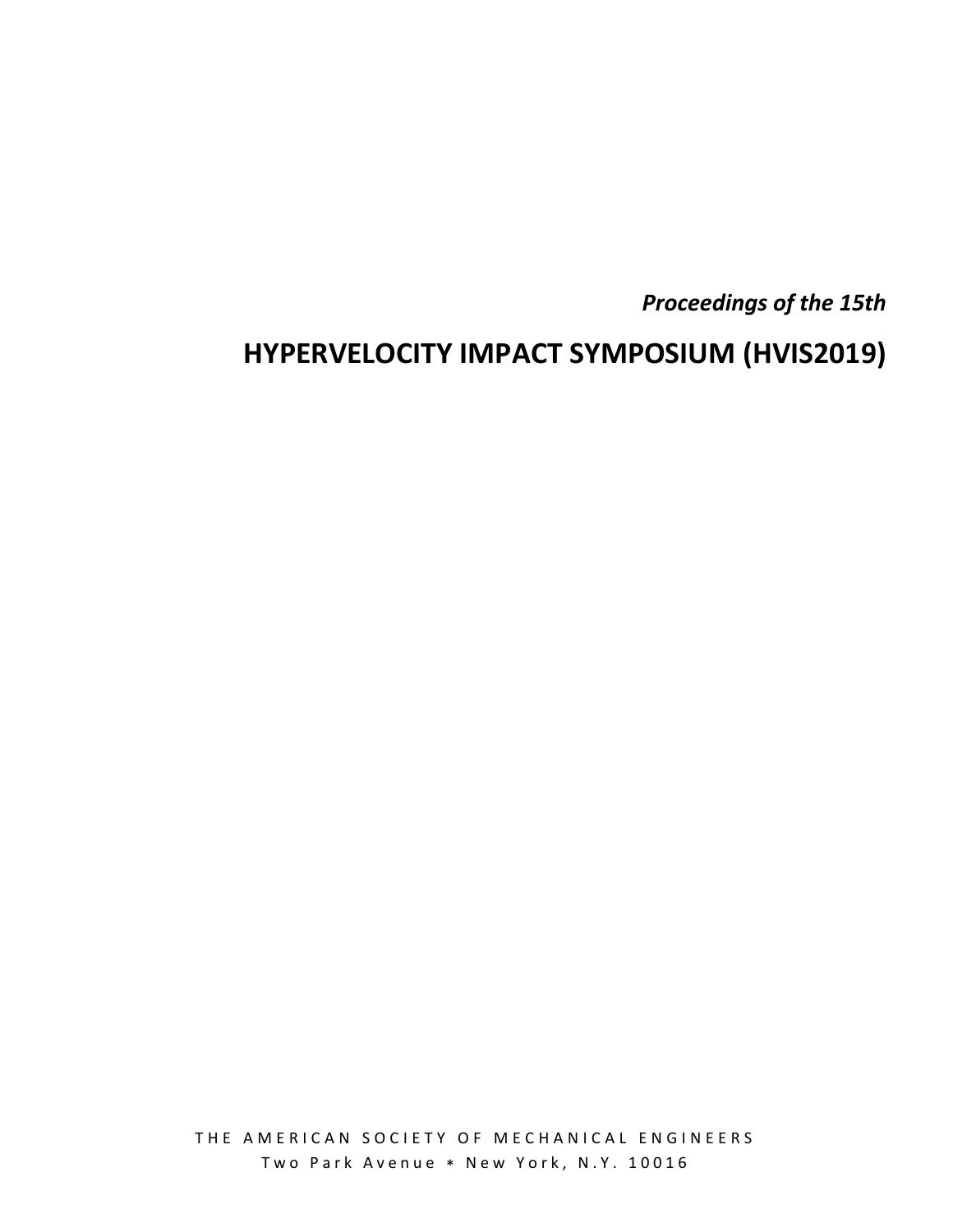© 2020, The American Society of Mechanical Engineers, 2 Park Avenue, New York, NY 10016, USA (www.asme.org)

All rights reserved. Printed in the United States of America. Except as permitted under the United States Copyright Act of 1976, no part of this publication may be reproduced or distributed in any form or by any means, or stored in a database or retrieval system, without the prior written permission of the publisher.

INFORMATION CONTAINED IN THIS WORK HAS BEEN OBTAINED BY THE AMERICAN SOCIETY OF MECHANICAL ENGINEERS FROM SOURCES BELIEVED TO BE RELIABLE. HOWEVER, NEITHER ASME NOR ITS AUTHORS OR EDITORS GUARANTEE THE ACCURACY OR COMPLETENESS OF ANY INFORMATION PUBLISHED IN THIS WORK. NEITHER ASME NOR ITS AUTHORS AND EDITORS SHALL BE RESPONSIBLE FOR ANY ERRORS, OMISSIONS, OR DAMAGES ARISING OUT OF THE USE OF THIS INFORMATION. THE WORK IS PUBLISHED WITH THE UNDERSTANDING THAT ASME AND ITS AUTHORS AND EDITORS ARE SUPPLYING INFORMATION BUT ARE NOT ATTEMPTING TO RENDER ENGINEERING OR OTHER PROFESSIONAL SERVICES. IF SUCH ENGINEERING OR PROFESSIONAL SERVICES ARE REQUIRED, THE ASSISTANCE OF AN APPROPRIATE PROFESSIONAL SHOULD BE SOUGHT.

ASME shall not be responsible for statements or opinions advanced in papers or . . . printed in its publications (B7.1.3). Statement from the Bylaws.

For authorization to photocopy material for internal or personal use under those circumstances not falling within the fair use provisions of the Copyright Act, contact the Copyright Clearance Center (CCC), 222 Rosewood Drive, Danvers, MA 01923, tel: 978-750-8400, www.copyright.com.

Requests for special permission or bulk reproduction should be addressed to the ASME Publishing Department, or submitted online at: https://www.asme.org/publications-submissions/journals/information-for-authors/journalguidelines/rights-and-permissions

ISBN: 978-0-7918-8355-6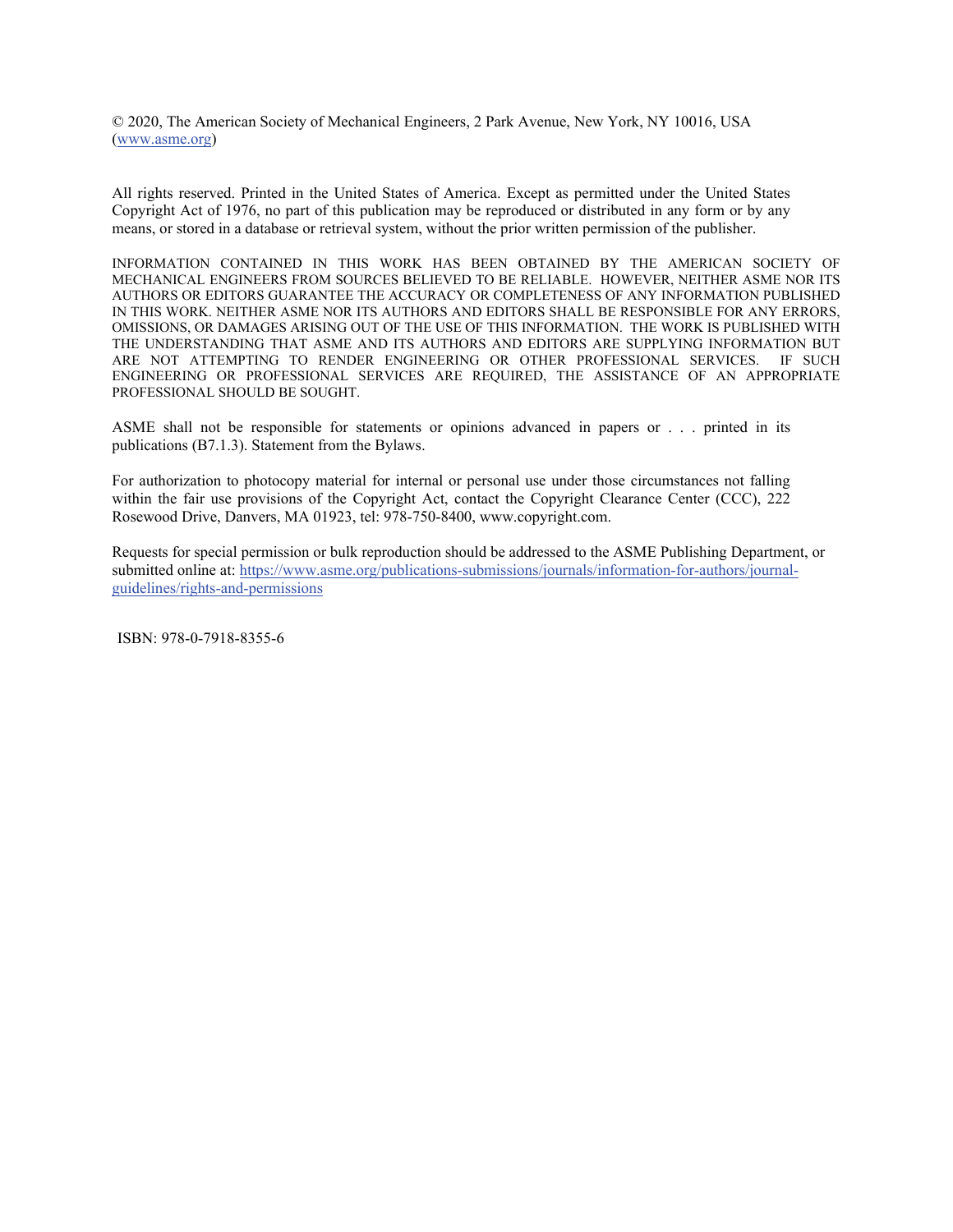

## **Proceedings of the 15th Hypervelocity Impact Symposium (HVIS2019)**

This proceedings contains papers and extended abstracts from the 2019 Hypervelocity Impact Symposium (HVIS 2019) held in Destin, Florida on April 16–20, 2019. This was the fifteenth symposium since the re-initiation of symposia related to hypervelocity impact in 1986. The proceedings for the previous fourteen symposia have been published as separate volumes of the International Journal of Impact Engineering and Procedia Engineering. Papers in this proceedings address advancements in the basic understanding of hypervelocity impact physics, related phenomenology, and engineering applications. Each paper in this proceedings has undergone peer review by experts in their respective fields of research.

The opening keynote address, following the tradition that was started in 1989, was given by the recipient of the Hypervelocity Impact Society's Distinguished Scientist Award, Dr. Dennis Grady (from Applied Research Associates). Keynote lectures on other days of the symposium were delivered by Dr. Werner Arnold (from MBDA-TDW) and Mr. Peter Sable (from Marquette University). The banquet speaker was Dr. Richard P. ("Dick") Hallion (Trustee of Florida Polytechnic University) who gave a presentation entitled "Inventing Hypersonic Flight".

A total of 96 papers were presented at the symposium. Among these were 32 papers selected for a special issue of the International Journal of Impact Engineering which can be found at https://www.sciencedirect.com/journal/international-journal-of-impactengineering/special-issue/10MTGP5W4VJ. Extended abstracts of these papers appear in this proceedings. The first paper in this volume is a summary of the lecture given by Dr. David Crawford (from Crawford Technical Services), Distinguished Scientist Awardee from the 2017 HVIS Symposium held April 24-28 in Canterbury, Kent, UK. A total of 91 papers and abstracts appears in this proceedings.

I would like to thank the following individuals and groups who volunteered their time and expertise to make this symposium a reality: the Hypervelocity Impact Society board of directors, society committee chairs and committee members, the technical program chair, and the members of the HVIS 2019 technical program committee. Without their hard work, this symposium would not have been possible. Plans are to continue the Hypervelocity Impact Symposia, and we hope that the papers from future symposia can also become part of the archival literature.

## **David Littlefield**

HVIS 2019 Symposium Chair Editor, Proceedings of the 15th Hypervelocity Impact Symposium (HVIS2019)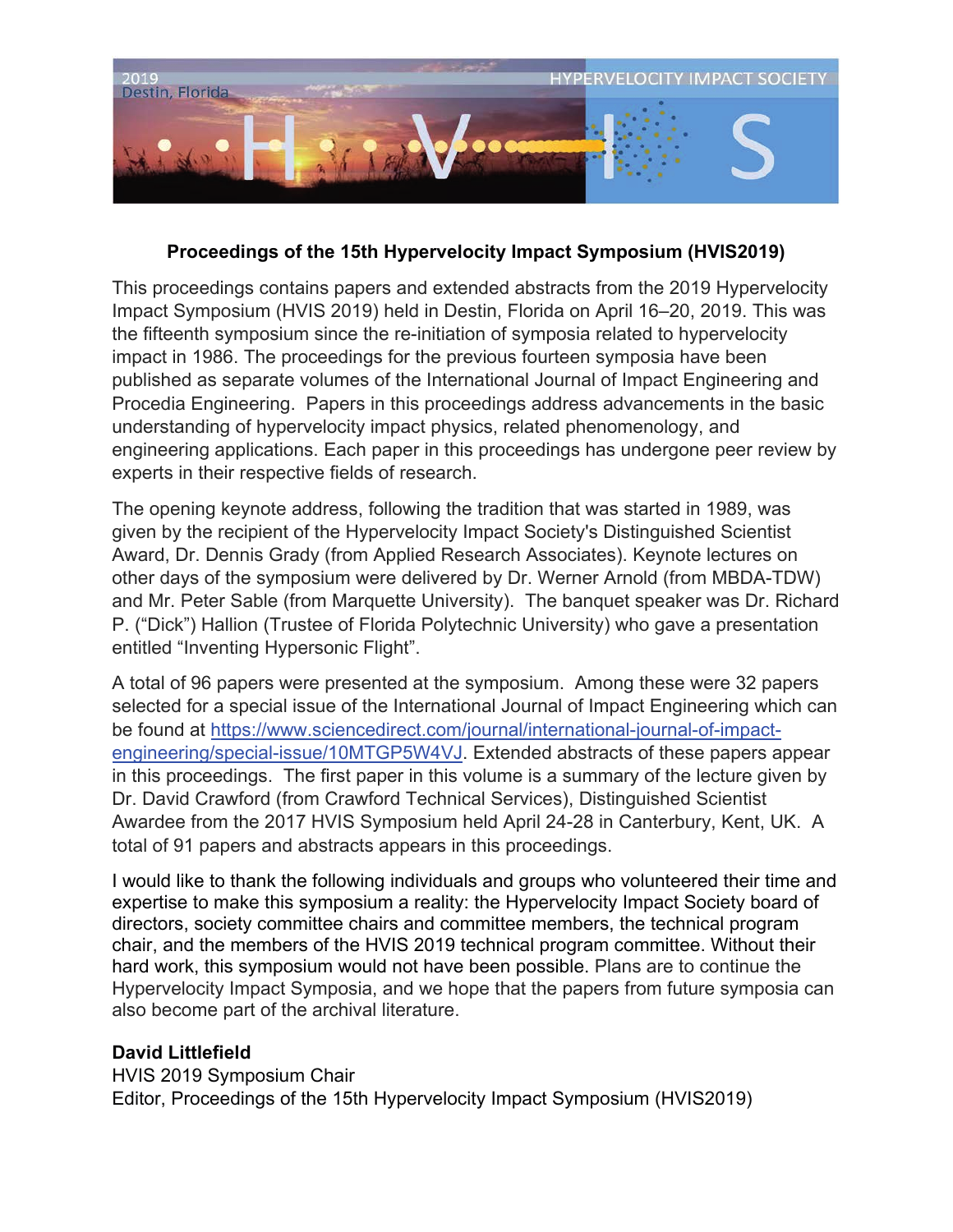#### **HVIS 2019 Organizing Committee**

#### Symposium Chair:

David Littlefield, *The University of Alabama at Birmingham* 

#### Technical Program Chair:

Geremy Kleiser, *Air Force Research Laboratory* 

#### Exhibits Chair:

William Reinhart, *Sandia National Laboratories*

#### Conference Coordination:

Coordinator: Michelle Wiginton, *Missouri S&T*  Secretary: Tammy Mace, *Missouri S&T* 

#### Board of Directors:

President: William Schonberg, *Missouri S&T*  Secretary-Treasurer: James Wilbeck, *Dynetics*  Past President: Todd Bjerke, *ASA/LT*  David Littlefield, *The University of Alabama at Birmingham*  Mark Burchell, *University of Kent*  Kathryn Harriss, *University of Kent*  William Reinhart, *Sandia National Laboratories*  Shannon Ryan, *Defense Science and Technology Organization* 

#### Committee Chairs:

Membership Committee: Brooke Myers Corbett, *Institute for Defense Analyses*  Nominations Committee: Andrew Tonge, *Army Research Laboratory*  Awards Committee: Josh Miller, *The University of Texas at El Paso*  Education Outreach Committee: John Borg, *Marquette University*  Communications Committee: James Walker, *Southwest Research Institute*  Site Selection Committee: Gene Hertel, *Sandia National Laboratory* 

#### Technical Program Committee:

Andrew Tonge, *Army Research Laboratory*  Angela Diggs, *Air Force Research Laboratory*  Brett Sorenson, *Army Research Laboratory*  Casey Uhlig, *Army Research Laboratory*  David Crawford, *Crawford Technical Services*  David Lambert, *Air Force Research Laboratory*  David Price, *Atomic Weapons Establishment*  Eric Christiansen, *National Aeronautics and Space Administration*  Gene Hertel, *Sandia National Laboratories*  James Cazamias, *Army Research Laboratory*  James Walker, *Southwest Research Institute*  John Niederhaus, *Sandia National Laboratories*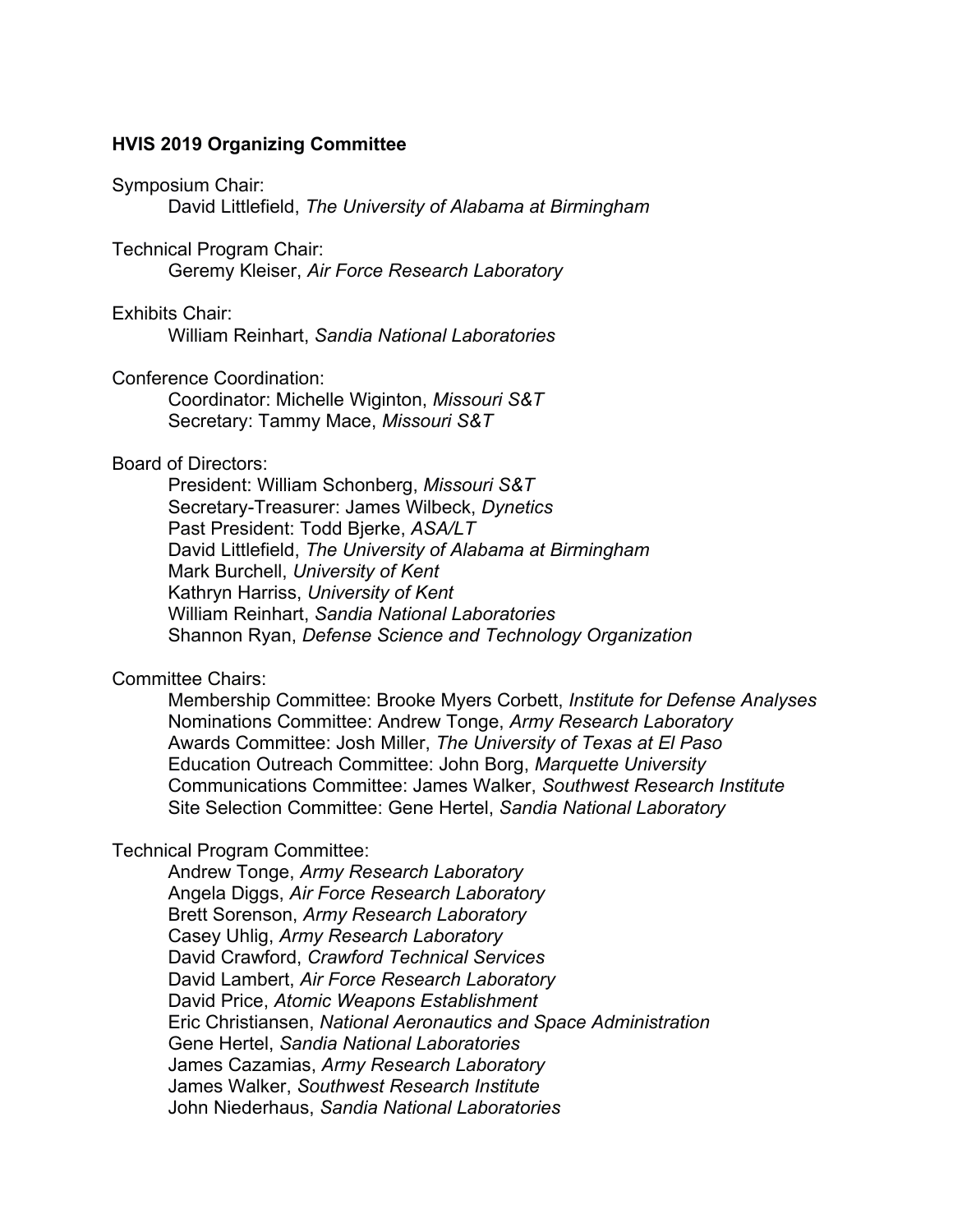Josh Miller, *The University of Texas at El Paso*  Joel Williamsen, *Institute for Defense Analyses*  Kent Danielson, *Engineer Research and Development Center*  Michael Hopson, *Naval Surface Warfare Center*  Michael Burkett, *Los Alamos National Laboratory*  Philip Mulligan, *Missouri S&T*  Rohan Banton, *Army Research Laboratory*  Scott Alexander, *Sandia National Laboratories*  Sidney Chocron, *Southwest Research Institute*  Shannon Ryan, *Defense Science and Technology Organization*  Sikhanda Satapathy, *Army Research Laboratory*  Tracy Vogler, *Sandia National Laboratories*  Todd Bjerke, *ASA/LT*  Wayne Chen, *Purdue University*

### **HVIS 2019 Exhibitors**

CertaSIM, LLC Specialised Imaging Cordin Scientific Imaging AMETEK/VISION HADLAND/SHIMADZU/IX **Amotronics** NAC Photron PCO Americas Coherent Solutions Limited

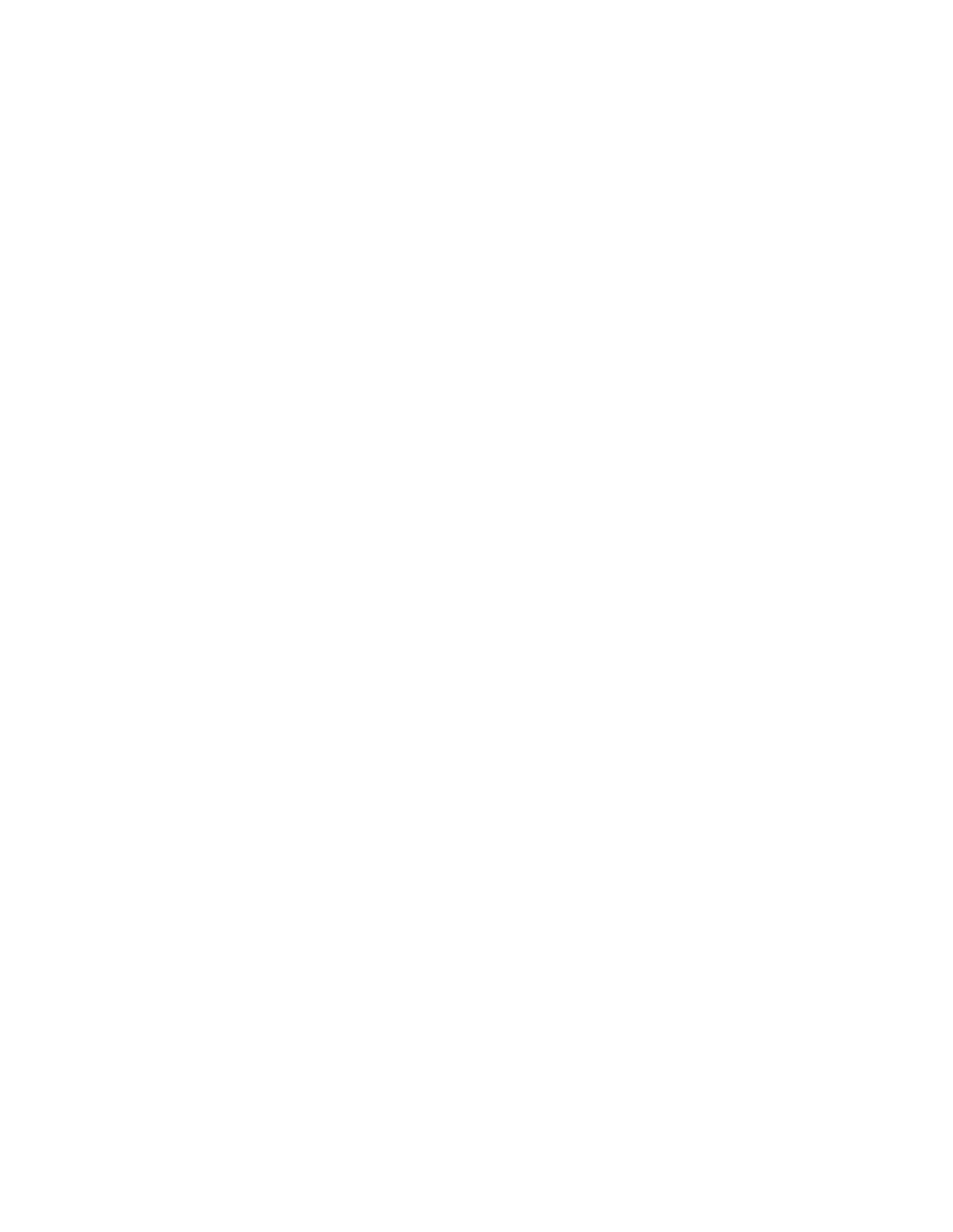## **CONTENTS**

## PROCEEDINGS OF THE 2019 HYPERVELOCITY IMPACT SYMPOSIUM

| Coils, Codes and Comets: My Attempts to Partially Understand Some Particular Aspects of<br><b>Hypervelocity Impacts</b><br>David A. Crawford                                                                                                        |
|-----------------------------------------------------------------------------------------------------------------------------------------------------------------------------------------------------------------------------------------------------|
| Mesoscale modeling and debris generation in hypervelocity impacts<br>Stephanie N. Q. Bouchey and Jeromy T. Hollenshead                                                                                                                              |
| Hypervelocity penetration of granular silicon carbide from mesoscale simulations<br>Brian J. Demaske and Tracy J. Vogler                                                                                                                            |
| Statistical Distributions of the Elastic Moduli of Particle Aggregates at the Mesoscale<br>Gerald Pekmezi, David Littlefield, Bruno Chareyre                                                                                                        |
| Validation of an Improved Contact Method for Multi-Material Eulerian Hydrocodes in Three-Dimensions<br>Kenneth C. Walls and David L. Littlefield                                                                                                    |
| An Accurate SPH Scheme for Hypervelocity Impact Modeling<br>Anthony Colléa, Jérôme Limido, Thomas Unfer and Jean-Paul Vila                                                                                                                          |
| Analytically derived space time-based boundary condition (STBC) to account for stress wave<br>propagation in a heterogeneous micromechanical model at hypervelocity impact<br>Zhiye Li, Somnath Ghosh                                               |
| Mesoscale Modeling of Al/Ni Composites<br>Grant Smith, Scott Bardenhagen, John Nairn                                                                                                                                                                |
| Adiabatic heating and damage formation of a composite associated with high-velocity impact<br>Zhiye Li, Xiaofan Zhang, Daniel J.O'Brien, Somnath Ghosh                                                                                              |
| Higher-order finite elements for lumped-mass explicit modeling of highspeed impact<br>Robert S. Browning, Kent T. Danielson, Ph.D., Mark D. Adley, Ph.D., P.E.                                                                                      |
| Analysis of the distribution of BAD generated during the normal penetration of a variable<br>cross-section EFP on RHA<br>Boyang XING, Yunhui HOU, Zhenyan GUO, Dongjiang ZHANG, Liang CHEN,<br>Yongliang Yang, Jianhua Luo, Rongzhong LIU, Rui GUO, |
| Calculation of jet characteristics from hydrocode analysis<br>Justin C. Sweitzer, Nicholas Peterson, and Scott Hill                                                                                                                                 |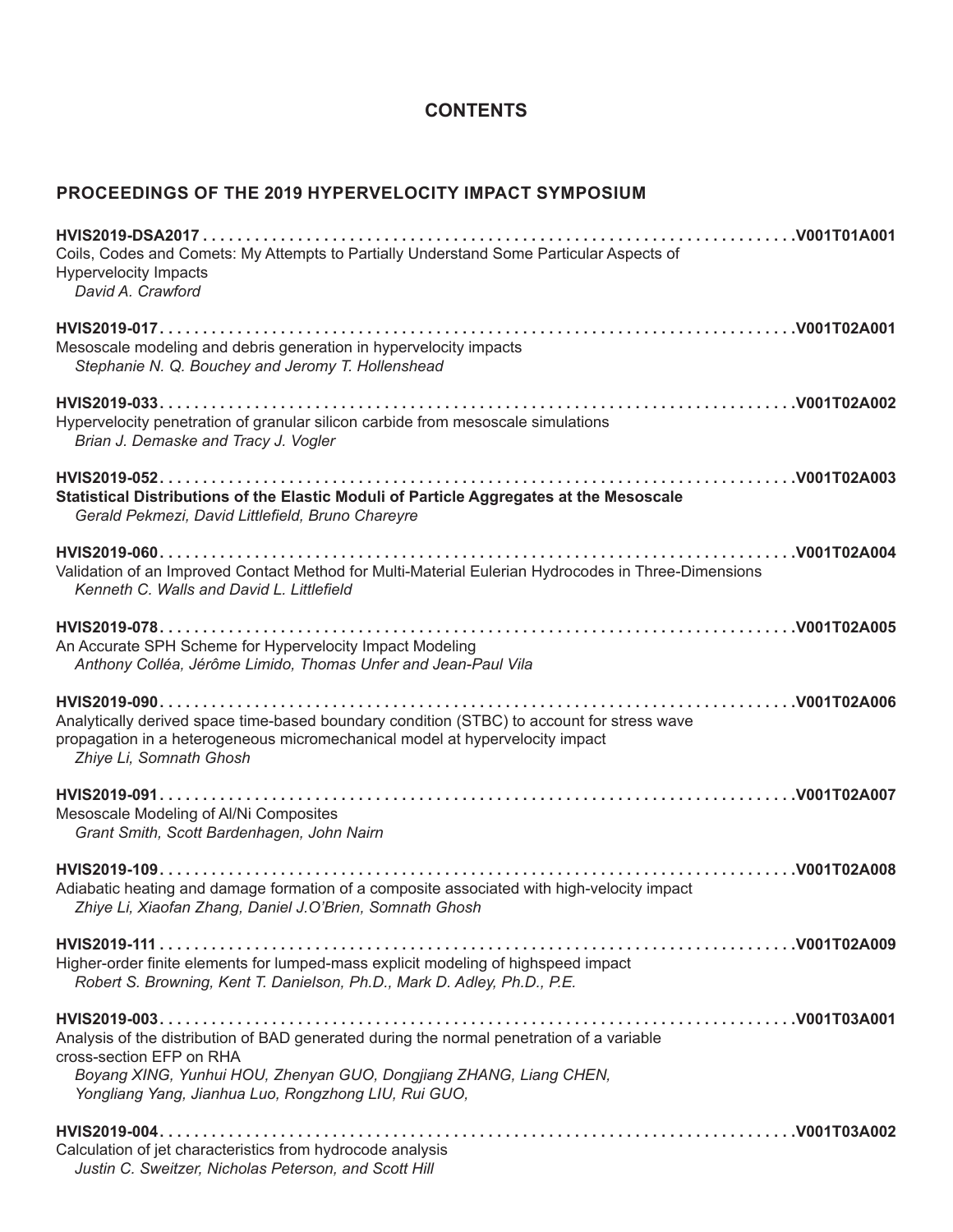| Defeating Modern Armor and Protection Systems<br>Markus Graswald, Raphael Gutser, Jakob Breiner, Florian Grabner, Timo Lehmann,                                                                                                                                                               |
|-----------------------------------------------------------------------------------------------------------------------------------------------------------------------------------------------------------------------------------------------------------------------------------------------|
| and Andrea Oelerich                                                                                                                                                                                                                                                                           |
| Evaluation of Critical Ricochet Angles for 25mm APDS-T Projectile on Metallic Targets - Modeling<br>and Verificatio<br>Alon Weissa, Asaf Borenstein, Vitaly Parisa, Moshe Ravid, Nimrod Shapira                                                                                               |
|                                                                                                                                                                                                                                                                                               |
| Effect of Liquid Parameters on Protective Performance of a Liquid Composite Target<br>Subjected to Jet Impact<br>Tan Yaping, Jia Xin, Huang Zhengxiang, Cai Youer, Zu Xudong                                                                                                                  |
| Effects of Additional Body on Jet Velocity of Hyper-cumulation<br>XU Mengwena, JIA Xin, HUANG Zhengxiang                                                                                                                                                                                      |
| Study on jet formation and penetration of double-layer sub-caliber shaped charge<br>Yu-ting Wang, Qiang-qiang Xiao, Zheng-xiang Huang, Xu-dong Zu, Bin Ma                                                                                                                                     |
| 3D Printed Conical Shaped Charge Performance<br>Phillip Mulligan, Catherine Johnson, Jason Ho, Cody Lough, and Edward Kinzel                                                                                                                                                                  |
| Momentum transfer in hypervelocity cratering of meteorites and meteorite analogs:<br>Implications for asteroid deflectio<br>George J. Flynn, Daniel D. Durda, Mason J. Molesky, Brian A. May, Spenser N. Congram,<br>Colleen L. Loftusc, Jacob R. Reaganc, Melissa M. Strait, Robert J. Macke |
| Simulations of Magnetic Fields Produced by Asteroid Impact: Possible Implications for<br><b>Planetary Paleomagnetism</b><br>David A. Crawford                                                                                                                                                 |
| Impact Modeling for the Double Asteroid Redirection Test Mission<br>Emma S.G. Rainey, Angela M. Sticklea, Andrew F. Cheng, Andrew S. Rivkin, Nancy L.<br>Chabot, Olivier S. Barnouin, Carolyn M. Ernst, and theAIDA/DART Impact Simulation Working Group                                      |
| Size scaling of crater size, ejecta mass, and momentum enhancement due to hypervelocity<br>impacts into 2024-T4 and 2024-T351 aluminum<br>James D. Walker, Sidney Chocron, and Donald J. Grosch                                                                                               |
| Hypervelocity Impact on Concrete and Sandstone: Momentum Enhancement from Tests and<br><b>Hydrocode Simulations</b><br>Sidney Chocron, James D. Walker, Donald J. Grosch, Stephen R. Beissel, Daniel D.<br>Durda, Kevin R. Housen                                                             |
| Bulking As A Mechanism In The Failure of Advanced Ceramics<br>Brendan M. L. Koch, Calvin Lo, Tomoko Sano, James David Hogan                                                                                                                                                                   |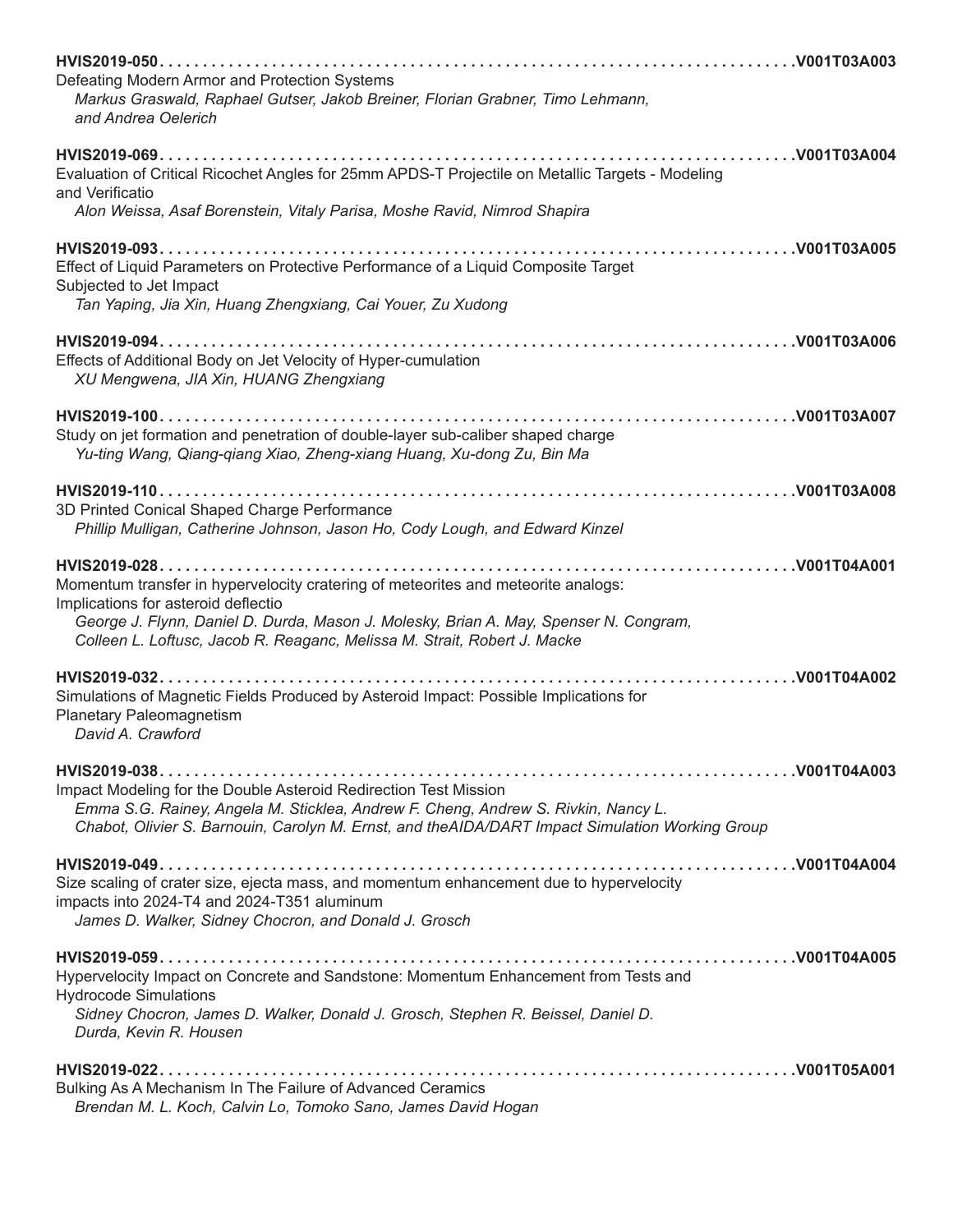| Deformation and Acceleration of Zn and Cu Liners under Explosive Shock Loading<br>Puwadet Sutipanya, Fumikazu Saito, Mitsuyori Nakashita, Takashi Ogino, Yutaka<br>Takizawa, Yohsuke Okada, Masahiko Natsubori |
|----------------------------------------------------------------------------------------------------------------------------------------------------------------------------------------------------------------|
| Modelling the Fracture of High-Hardness Armour Steel in Taylor Rod-on-Anvil Experiments<br>Brodie McDonald, Shannon Ryan, Stephen J. Cimpoeru, Nathan Edwards, Adrian Orific                                   |
| Shear band characteristics in high strain rate naval applications<br>Michael J. P. Conway, James D. Hogan                                                                                                      |
| The Role of Inclusions in the Failure of Boron Carbide Subjected to Impact Loading<br>Andrew L. Tonge and Brian E. Schuster                                                                                    |
| Assessment and Validation of Collision "Consequence" Method of Assessing Orbital Regime<br>Risk Posed by Potential Satellite Conjunctions<br>Travis F. Lechtenberg, and Matthew D. Hejduk                      |
| Modeling Fragmentation within Pagosa Using Particle Methods<br>David B. Culp, Xia Ma                                                                                                                           |
| Pagosa Simulation of Hypervelocity Impact and Fragmentation From Hypersonic Explosions<br>Xia Ma, David Culp, Brandon Smith                                                                                    |
| Characterization of the ballistic properties of ejecta from laser shock-loaded samples using<br>high resolution picosecond imaging<br>Arnaud Sollier, Emilien Lescoute                                         |
| Conical impact fragmentation test (CIFT)<br>Christopher Neel, Peter Sable, Philip Flater, David Lacina                                                                                                         |
| Electrically-Launched mm-sized Hypervelocity Projectiles<br>W. Casey Uhlig, Paul R. Berning, Peter T. Bartkowski, Matthew J. Coppinger                                                                         |
| HyFIRE: Hypervelocity Facility for Impact Research Experiments at Johns Hopkins University<br>Gary Simpson, Matthew Shaeffe, K.T. Ramesh                                                                       |
| Voitenko experiments with novel diagnostics detect Velocities of 89 kms<br>Douglas G. Tasker, Young K. Bae, Carl Johnson, Kevin Rainey, Christopher Campbell,<br>Dave Oschwald, Cornelius Reed                 |
| The JHUAPL Planetary Impact Lab (PIL): Capabilities and initial results<br>R. Terik Daly, Olivier S. Barnouin, Andrew M. Lennon, Angela M. Stickle, Emma S. Rainey,<br>Carolyn M. Ernst, Andrew A. Knuth       |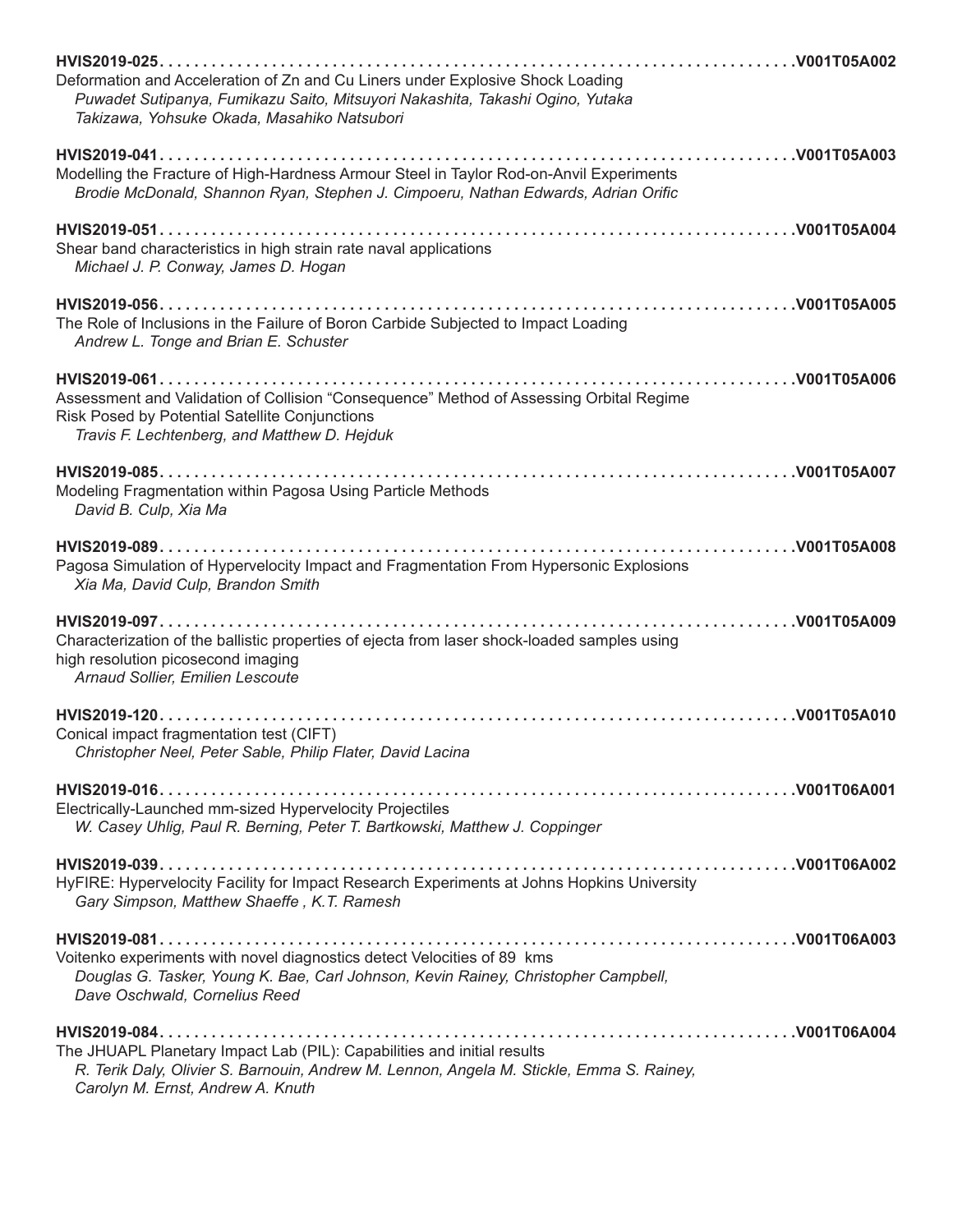| Transitional ballistics of electric high-velocity launchers<br>B. Reck, S. Hundertmark, R. Hruschka, A. Zeiner, B. Sauerwein, M. Schneider                    |
|---------------------------------------------------------------------------------------------------------------------------------------------------------------|
|                                                                                                                                                               |
| Timing Delay Analysis of the Auxiliary Pump Technique to Improve the Performance of an                                                                        |
| Implosion-Driven Hypervelocity Launcher                                                                                                                       |
| Mafa Wang, Justin Huneault, Andrew J. Higgins, Sen Liu                                                                                                        |
|                                                                                                                                                               |
| Laser-Driven High-Velocity Microparticle Launcher In Atmosphere And Under Vacuum                                                                              |
| David Veysset, Yuchen Suna, Steven E. Kooi, Keith A. Nelsona,                                                                                                 |
|                                                                                                                                                               |
|                                                                                                                                                               |
| In-situ observation of damage evolution in polycarbonate subjected to hypervelocity impact                                                                    |
| Nobuaki Kawai, Mikio Naganob, Sunao Hasegawa, Eiichi Sato                                                                                                     |
|                                                                                                                                                               |
| Towards a Better Understanding of Shaped Charge Jet Formation and Penetration                                                                                 |
| David W. Price, Ernest J. Harris and Frances G. Daykin                                                                                                        |
|                                                                                                                                                               |
| Laser-Driven Micro-Flyers for Dynamic Fragmentation Statistics of Boron Carbide                                                                               |
| Debjoy D. Mallicka, Daniel J. Magagnosc, KT Ramesh                                                                                                            |
|                                                                                                                                                               |
|                                                                                                                                                               |
| Prediction of Micrometeoroid Damage to Lunar Construction Materials using Numerical                                                                           |
| Modeling of Hypervelocity Impact Events                                                                                                                       |
| Maria I. Allende, Joshua E. Miller, B. Alan Davis, Eric L. Christiansen,<br>Michael D. Lepech, and David J. Loftus                                            |
|                                                                                                                                                               |
|                                                                                                                                                               |
| A penetration model for semi-infinite ultra-high molecular weight polyethylene composit                                                                       |
| Long H. Nguyen, Shannon Ryan, Adrian C. Orifici, Stephen J. Cimpoer                                                                                           |
|                                                                                                                                                               |
| Modeling Hypervelocity Impact of Reinforced Carbon-Carbon Composite Thermal Protection System                                                                 |
| Alexander J. Carpenter, Sidney Chocron, James D. Walker                                                                                                       |
|                                                                                                                                                               |
|                                                                                                                                                               |
| Comparison of the Hydrodynamic Ram Caused by Single and Two Projectiles Impacting<br><b>Water-filled Container</b>                                            |
| Yangziyi Ji, Xiangdong Li, Lanwei Zhou, Xiaoying Lan                                                                                                          |
|                                                                                                                                                               |
|                                                                                                                                                               |
| Study on Shaped Charge Jet Initiation of Solid Rocket Motors                                                                                                  |
| Hao CUI, Rui GUO, Pu SONG, Jinsheng XU, Xiaohui GU, Rongzhong LIU                                                                                             |
|                                                                                                                                                               |
| Filling the Gap between Hypervelocity and Low Velocity Impacts                                                                                                |
| Werner Arnold, Thomas Hartmann, Ernst Rottenkolber                                                                                                            |
|                                                                                                                                                               |
| Investigation on the Impact and Penetration Performance of the Particulated Jet into Concrete Targets                                                         |
| Qi-feng Zhu, Qiang-qiang Xiao, Zheng-xiang Huanga, Xu-dong Zu, Xin Jia                                                                                        |
|                                                                                                                                                               |
|                                                                                                                                                               |
| Automatic Mesh-Generation (FEM/SPH) for HVI-Simulations of Arbitrary Rotational Symmetric Impactors<br>Marvin Becker, Marina Seidl, Miriam Mehl, Mhamed Souli |
|                                                                                                                                                               |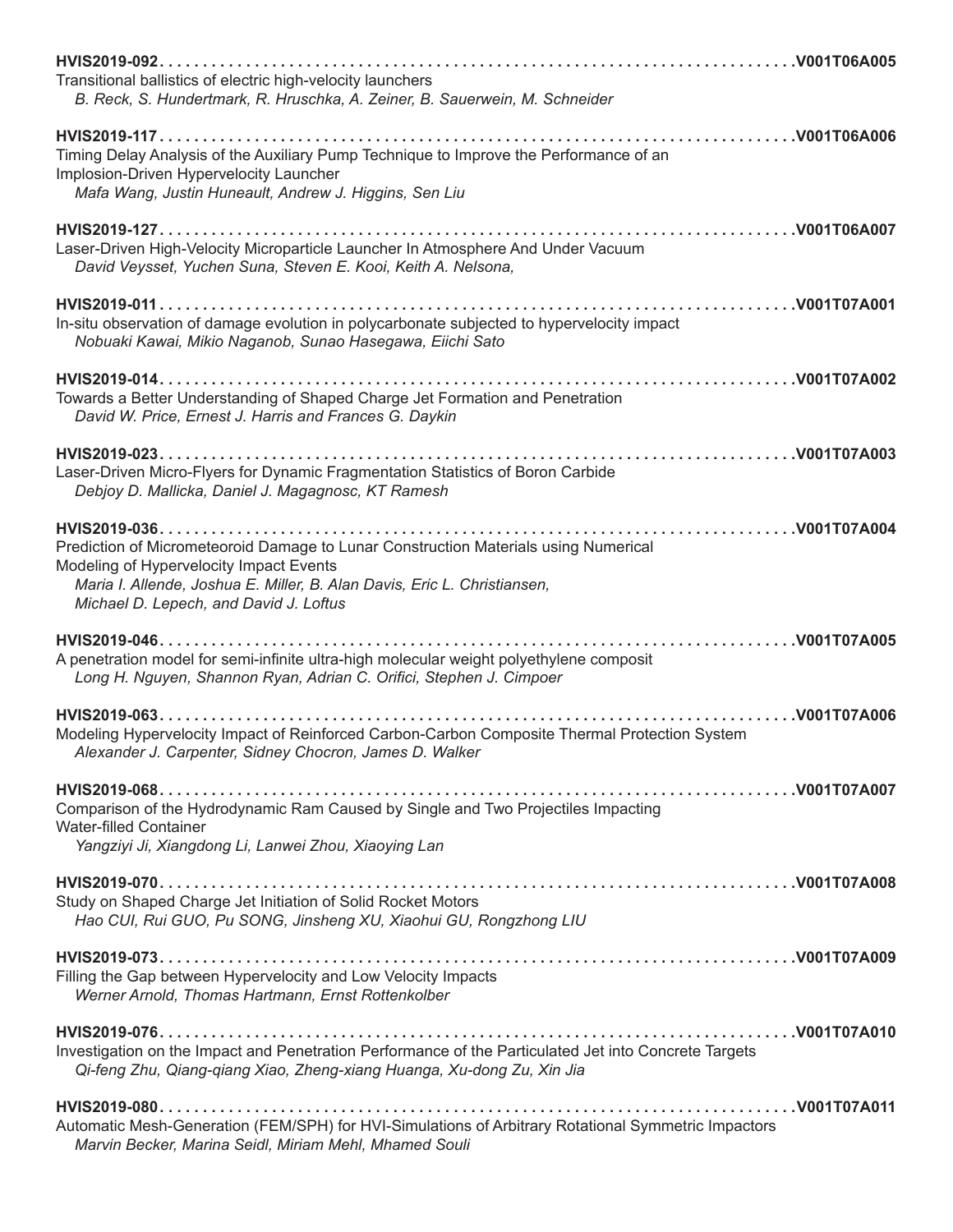| Study on the explosion-proof performance of polyurea-reinforced masonry walls with<br>different spraying methods                                                                                             |
|--------------------------------------------------------------------------------------------------------------------------------------------------------------------------------------------------------------|
| Wei Shang, Xu-dong Zu, Zheng-xiang Huang, Wen-ni Shen                                                                                                                                                        |
| High Velocity Impact Testing for Evaluation of Intermetallic Projectiles<br>Colton B. Cagle, Kevin J. Hill, Connor Woodruff, Michelle L. Pantoya,<br>Joseph Abraham, Casey Meakin                            |
| Optimized Impact Mitigation Barriers for Insensitive Munitions Compliance of a 120mm Warhead<br>Kevin T. Miers, Daniel L. Prillaman, Nausheen M. Al-Shehab                                                   |
| Experiment guided simulation of multi-fragment impact into PBXs<br>Andrew M. Schmalzer, John D. Yeagera, Patrick R. Bowden, Daniel R. Guildenbecher,<br>and Joseph D. Olles                                  |
| Investigating Pressure Wave Impact on a Surrogate Head Model Using Numerical<br><b>Simulation Techniques</b><br>Rohan Banton, Thuvan Piehler, Nicole Zander, Richard Benjamin,<br>Josh Duckworth, Oren Petel |
| A Predictive Non-Dimensional Scaling Law for the Plate Perforation of Several Aluminum<br>Alloys by Fragment-Simulating Projectiles<br>Weinong Chen, Zherui Guo                                              |
| Development of Arl's Multi-Energy Flash Computed Tomography Diagnostic: Capability to<br>Track Mass-Flux Through a Reconstruction Volume<br>Michael B. Zellner, Melissa S. Love, Kyle Champley               |
| Simulating Lateral Drift of a Shaped Charge Jet in ALEGRA<br>Matthew J. Coppinger, W. Casey Uhlig, John H. J. Niederhaus                                                                                     |
| Experiments using a light gas gun to investigate the impact melting of gunshot residue analogues<br>V. Spathis and M. C. Price                                                                               |
| Four-View Split-Image Fragment Tracking in Hypervelocity Impact Experiments<br>Erkai Watson, Nico Kunert, Robin Putzar, Hans-Gerd Maas, Stefan Hiermaier                                                     |
| X-ray diffraction diagnostic paired with gas gun driven compression of polyethylene<br>Rachel C. Huber, Erik B. Watkins, Dana M. Dattelbaum and Richard L. Gustavsen                                         |
| Wave speeds in single-crystal and polycrystalline copper<br>Sarah A. Thomas, Robert S. Hixson, M. Cameron Hawkins, Oliver T. Strand                                                                          |
| High velocity impact of an Fe/Cr/Mn/Ni high entropy alloy<br>M. Cameron Hawkins, Sarah Thomas, Robert Hixson, Nan Li and Saryu Fensin                                                                        |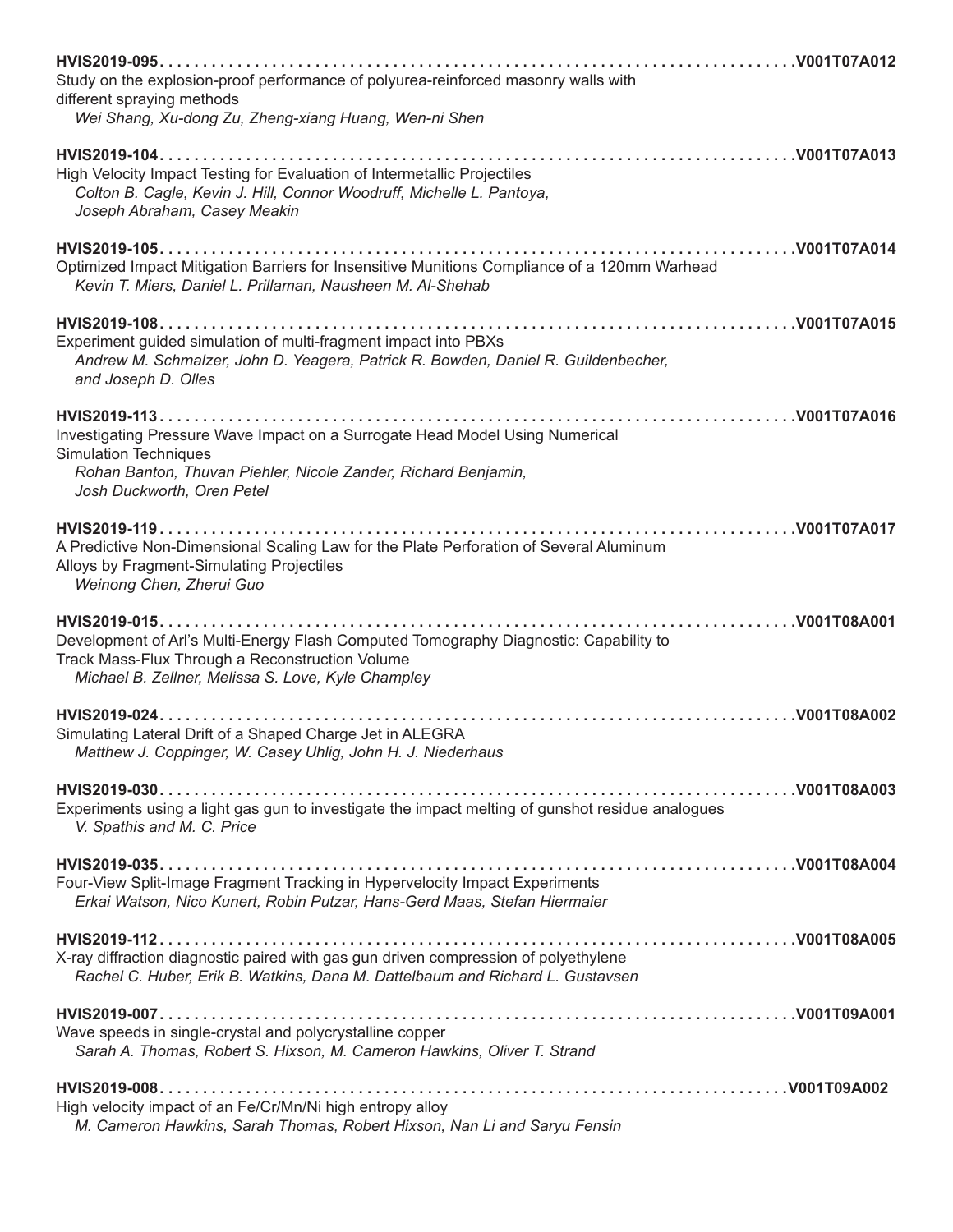| Effects of EOS and constitutive models on simulating copper shaped charge jets in ALEGRA<br>Robert L. Doney, John H. J. Niederhaus, Timothy J. Fuller, Matthew J. Coppinger                                                                     |
|-------------------------------------------------------------------------------------------------------------------------------------------------------------------------------------------------------------------------------------------------|
| Bayesian model selection for metal yield models in high-velocity impact<br>Teresa Portone, John Niederhaus, Jason Sanchez, Laura Swiler                                                                                                         |
| Statistics of energy dissipation in the hypervelocity impact shock failure transition<br><b>Dennis Grady</b>                                                                                                                                    |
| Study on phase transformation in Tin under dynamic compression<br>Camille Chauvin, Frédéric Zucchini, David Palma de Barros                                                                                                                     |
| Corning0120 High-Lead Glass Subject to Shock Loading<br>Bernardo Farfan William Reinhart and Scott Alexander                                                                                                                                    |
| Modelling the deformation of a high-hardness armour steel in Taylor rod-on- anvil experiments<br>Shannon Ryan, Brodie McDonald, Nikki Scott, Rory Bigger, Sidney Chocron                                                                        |
| Dynamic response of graphene and yttria-stabilized zirconia (YSZ) composites<br>Christopher R. Johnson, John P. Borg                                                                                                                            |
| High Strain-rate Shear and Friction Characterization of Fully-Dense Polyurethane and Epoxy<br>Peter A. Sable, Christopher H. Neel, John P. Borg                                                                                                 |
| Eulerian Hydrocode Modeling of a Dynamic Tensile Extrusion Experiment<br>M. W. Burkett                                                                                                                                                          |
| Numerical and Experimental Evaluations of a Glass-Epoxy Composite Material Under High<br><b>Velocity Oblique Impacts</b><br>Christopher T. Key, C. Scott Alexander                                                                              |
| Thin film graded density impactors for high rate o f-Hugoniot loading: Application to Ta strength<br>J. L. Brown, D. P. Adams, C. S. Alexander, J. L. Wise, W. D. Reinhart                                                                      |
| Validating Ice Impacts Using Adaptive Smoothed Particle Hydrodynamics for Planetary Defense<br>Dawn Graninger, Megan Bruck Syal, J. Michael Owen, Paul Miller                                                                                   |
| Consequences of micrometeoroid/orbital debris penetrations on the International Space Station<br>Hilary J. Evans, James L. Hyde, Eric L. Christansen, Dana M. Lear                                                                              |
| Investigation on Sustained Discharge of Satellite's Power Harness Due to Plasma from<br>Space Debris Impact<br>Yuki Mando, Koji Tanaka, Takayuki Hirai, Shirou Kawakita, Masumi Higashide, Hirohisa Kurosaki,<br>Sunao Hasegawa, and Kumi Nitta |